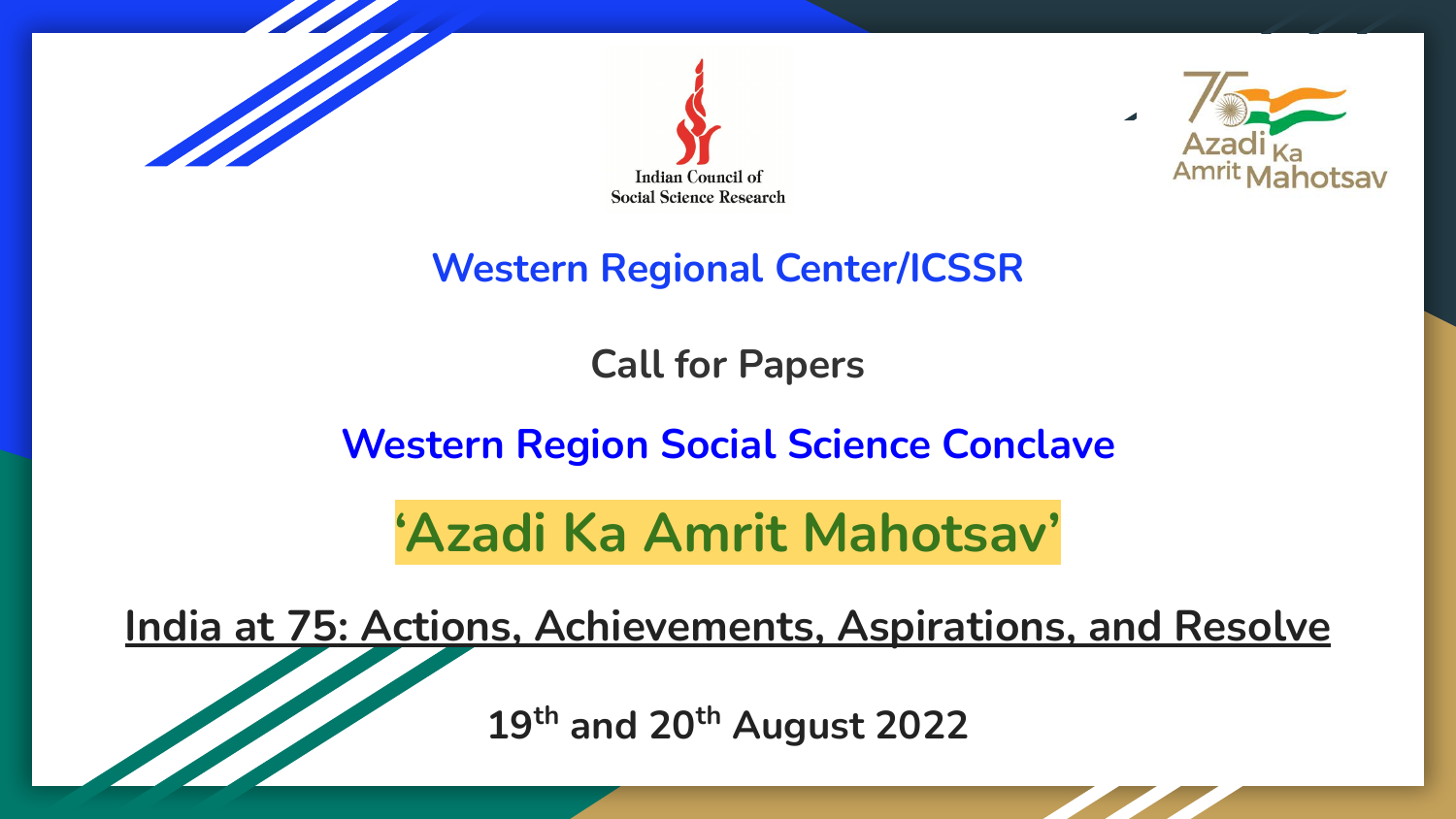

WRC-ICSSR welcomes contributions from Indian scholars/researchers by inviting papers that may have interdisciplinary/multidisciplinary perspectives on the main theme and the sub-themes of 'Azadi ka Amrtimahotsav'. 'Azadi Ka Amrit Mahotsav' is an embodiment of all that is progressive about India's socio-cultural, political, and economic identity and is an initiative to celebrate and commemorate 75 years of progressive independent India and the glorious history of its people, culture, and achievements. It commenced on 12th March 2021 with a 75 Week countdown to our 75th Anniversary of independence and will be concluded post a year, on 15th August 2023.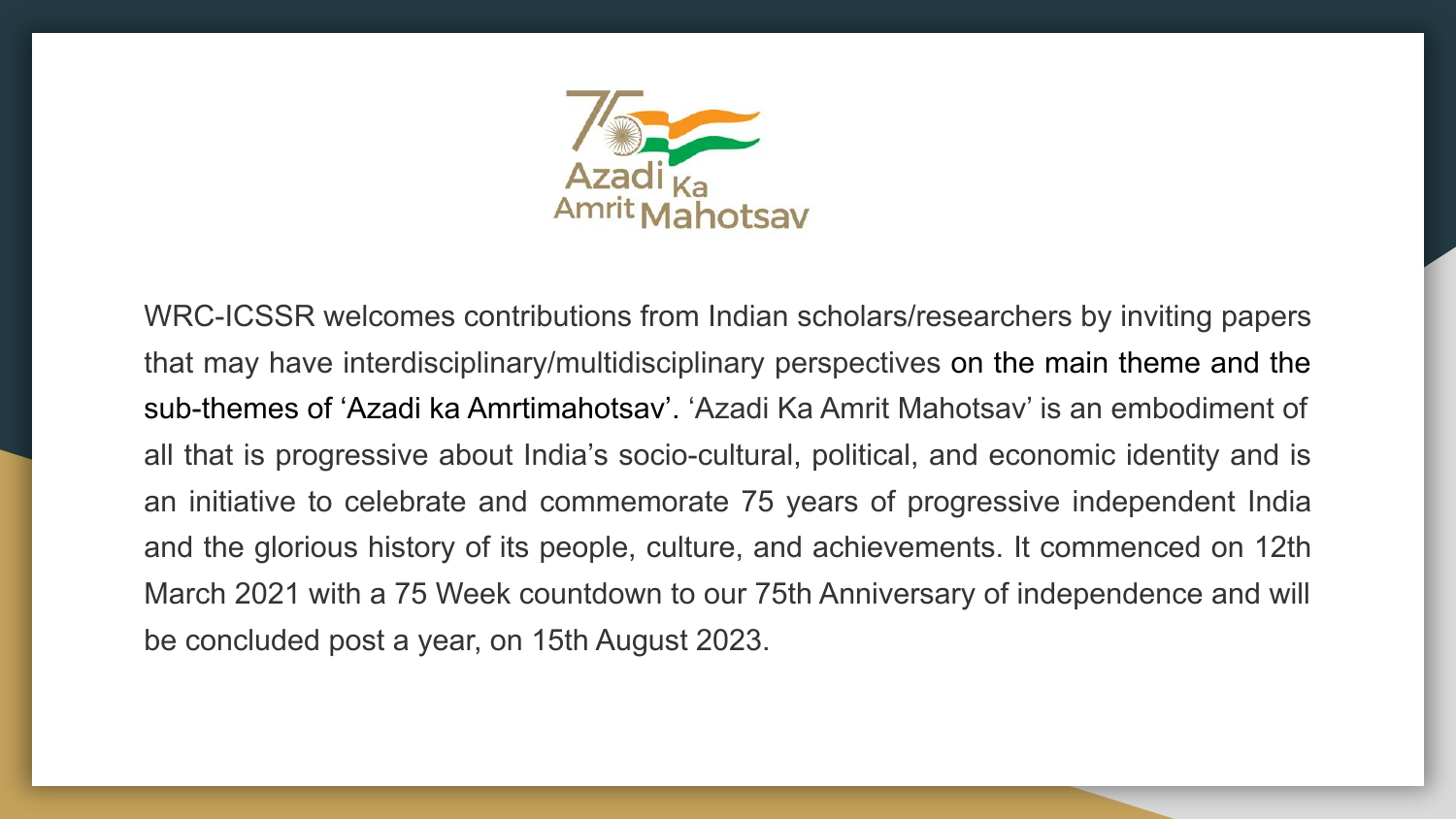

The 'Western Regional Center' of ICSSR' (WRC/ICSSR) was set up with the approval of the Government of Maharashtra in January 1973 in collaboration with the University of Mumbai is located at the Kalina campus of the University of Mumbai and the states covered under the Western Regional Office of ICSSR are Maharashtra, Goa, and Gujarat.The Western Region that WRC/ICSSR, in pursuance of its aims and objectives, conducts as well as funds the research methodology workshops, and other seminars; receives foreign visitors; administers study grants; provides hostel facilities, etc.

#### **Some activities of the WRC/ICSSR have been:**

- To operate a study grant scheme under which travel costs and local maintenance charges at the prescribed rates are given to social scientists who come to Mumbai to avail themselves of the research material available, in accordance with the rules framed by the ICSSR;
- To organize as well as fund training courses in Research Methodology in the social sciences as approved by the ICSSR from time to time;
- To arrange as well as fund lectures, seminars, and discussions for Indian social scientists with the help of eminent social scientists;
- To undertake any other programs designed to promote and facilitate social science research in the region.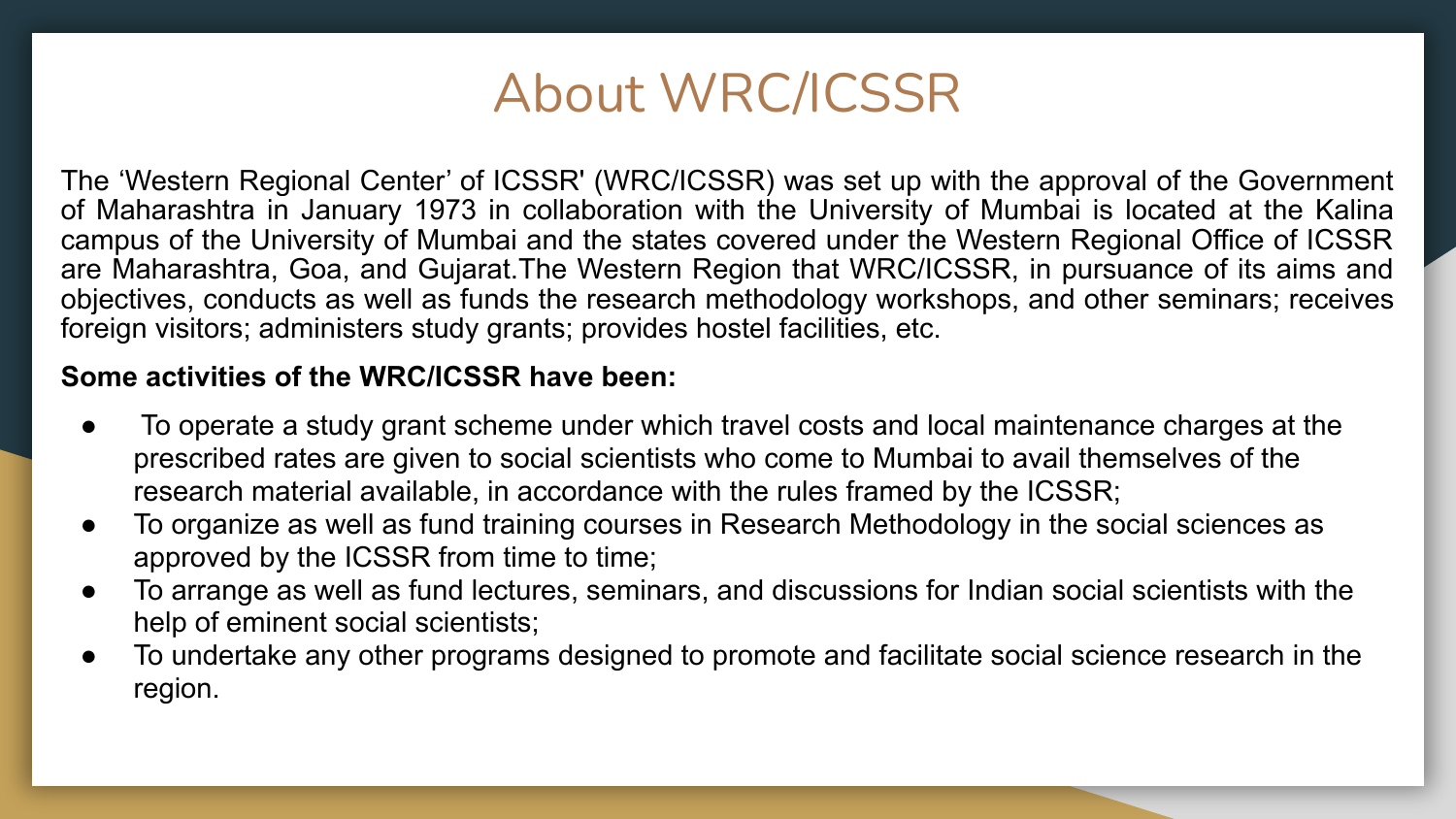

### **Themes of Azadi Ka Amrit Mahotsav**

#### **Vishva Guru Bharat**

People from all around the world converged in India to gain from its priceless wisdom. Illuminaries like Charak, Patanjali, Bhaskaracharya, Chanakya, Sushrutha, Kanad, and Aryabhatta have left indelible imprints in various domains of human knowledge for the entire world. India has all the potential to become Vishva Guru once again because of its value system, culture, and inherent belief in 'VasudhaivaKutumbakam'. Moreover, India is also reforming the education system of the country by implementing NEP 2020.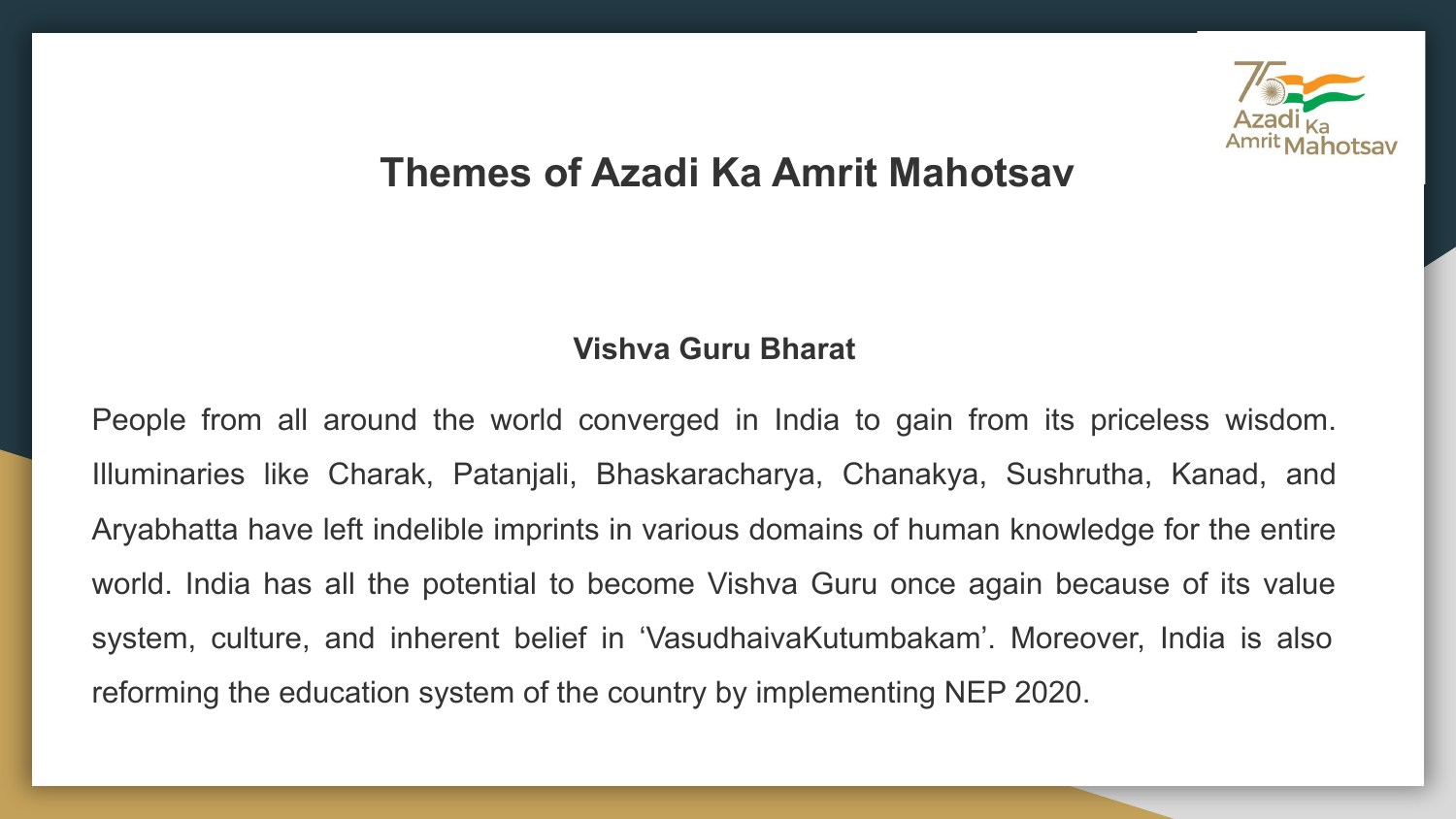#### **Ideas, Achievements, and Resolve**

Through Azadi Ka Amrit Mahotsav, the government aims to commemorate every citizen's belief in India as the 'best-in-class' in social, political, and economic terms. Amid all the planned events, the country's achievements in varied sectors, such as agriculture and science & technology, will be highlighted. Such programs will not only help in nation-building but also aid citizens in overcoming challenges in their daily lives. These initiatives will further strengthen the country's performance at large and give rise to new dreams and opportunities.

#### **Atmanirbhar Bharat**

During the pandemic, as a nation, India has shown the entire world its resilience and capability to deal with extreme adversities. India has not only started the world's largest self-made vaccination drive, but it is also exporting it to many other countries. Aatmanirbharta provides financial support to several firms, encouraging entrepreneurs to produce goods and services within the country. This will help the country to focus on the tagline of 'vocal for local,' the promotion of local brands, manufacturing, and supply chains that will provide a significant boost to India's economy. This will ultimately help India to become Atmanirbhar Bharat in every aspect.

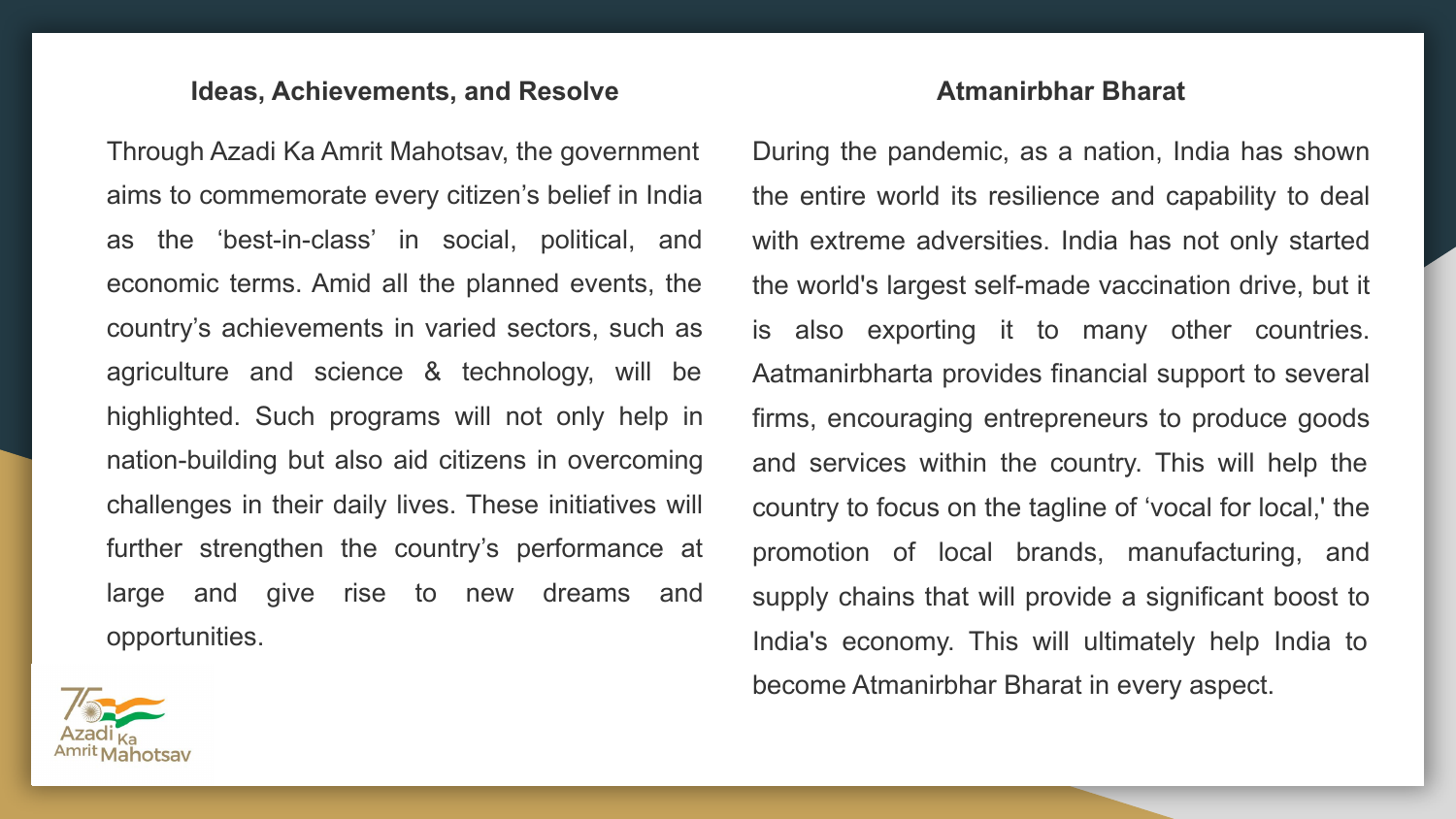#### **India's Rich Cultural Heritage**

The principle of 'Unity in Diversity' lies in the deep roots of India. People from different ethnicities coexist peacefully, speak different languages, eat different foods, and follow distinct customs. India has developed numerous kinds of art, architecture, painting, music, dance, festivals, and rituals over the years, and this diversity has resulted in an unparalleled culture that the rest of the world admires. This theme will highlight the rich culture and heritage of India and celebrate India's achievements by organizing various events across the country.

#### **Celebrating Unsung Heroes**

During the celebration of 'Azadi Ka Amrit Mahotsav' activities like exhibitions, publications, and the development of museums to honour the unsung or unacknowledged heroes of India's freedom struggle will be conducted as many independence freedom fighters do not fall within the traditional narrative of the freedom movement. The concept of unsung heroes will be intertwined with the Visit India Year 2022', which will also help to promote regional art, culture, tradition, wellness, and yoga.

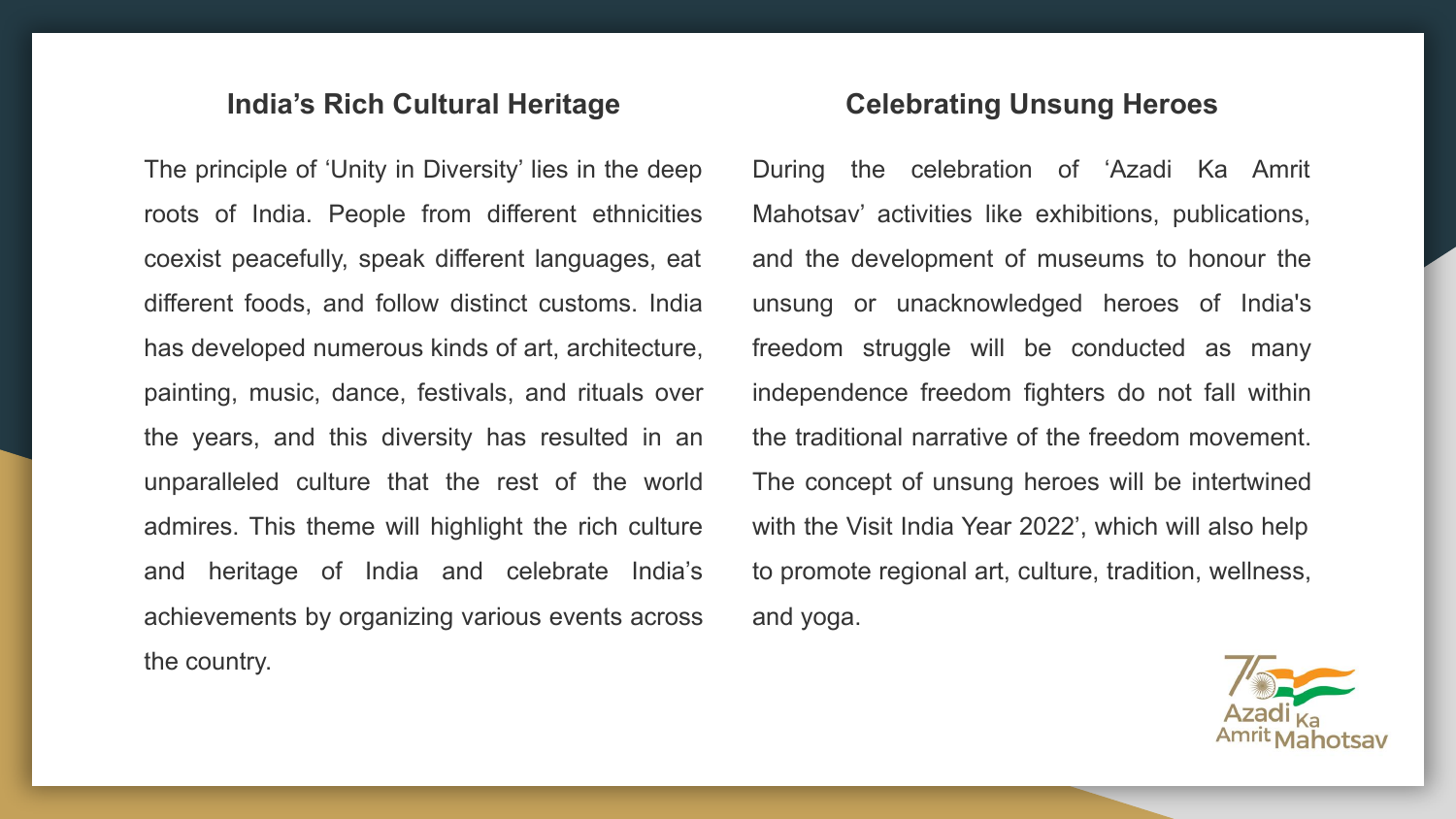

#### **Independence 2.0**

The vision of New and Atmanirbhar Bharat can become a reality by promoting and focusing on local manufacturing i.e. 'Made in India' and being 'vocal' about 'local". The focus must lie on the creation of world-class products, promoting investments, and value pricing. This shall lead to the establishment of a level-playing business ecosystem, keeping the Sustainable Development Goals (SDGs) in mind. Not only will sustainability remain a key, but increased participation of local craftsmen and artisans shall also be witnessed as well. All the elements (such as Visva Guru Bharat, and Aatmanirbhar Bharat) will be imbibed in spirit while implementing this vision. Along with imbibing ethos, marketing battles will also have to be fought in the fast-evolving consumer world. Implementation of this vision will drive the success of Independence 2.0.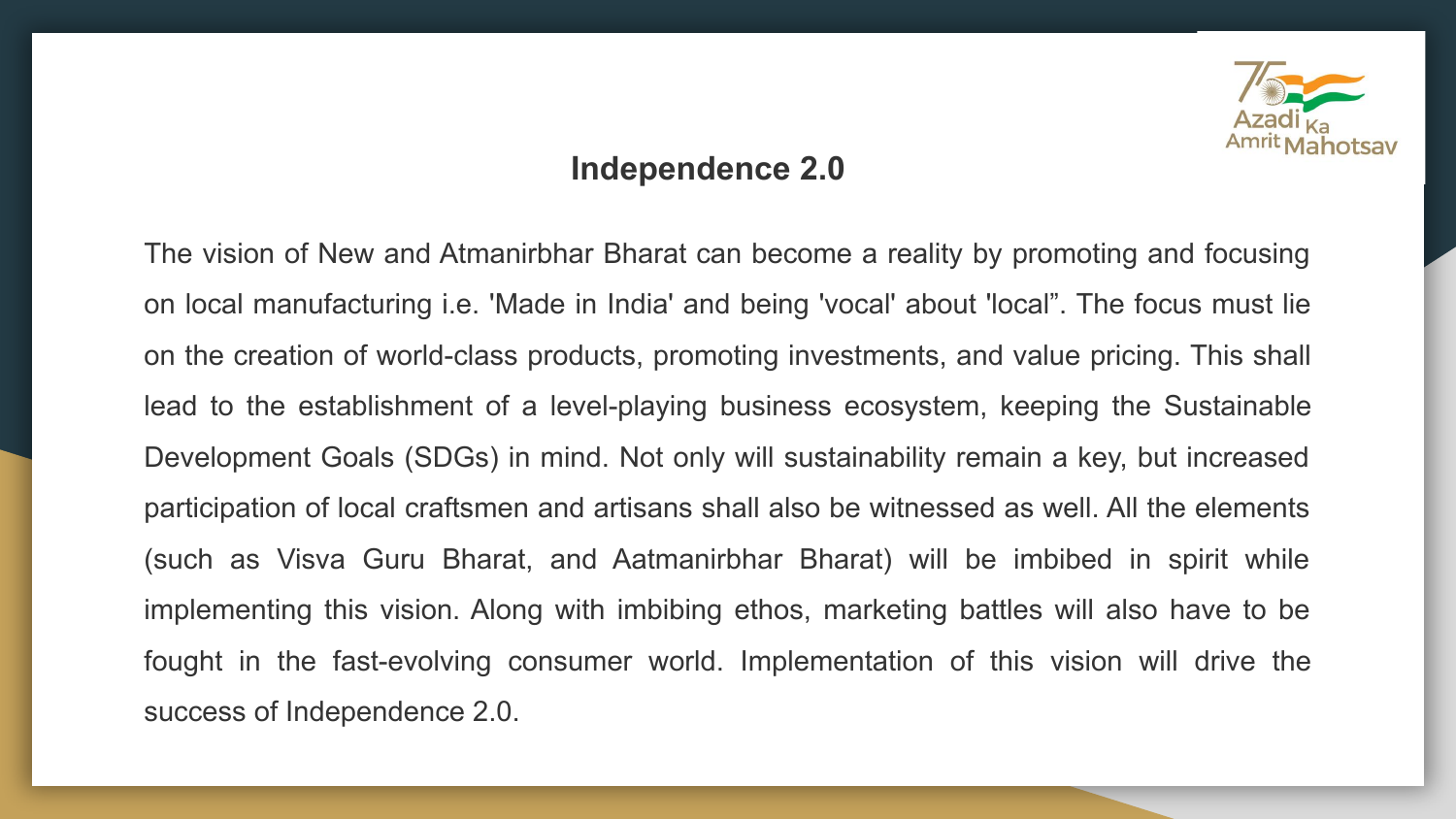**The papers are invited on the main theme and the sub-themes** 

**Besides the above broad themes, the papers can also focus on** 

**one of the following themes/sub-themes**

**Freedom Struggle**

**Actions@75**

**Achievements@75**

**Ideas@75, and**

**Resolve@75**

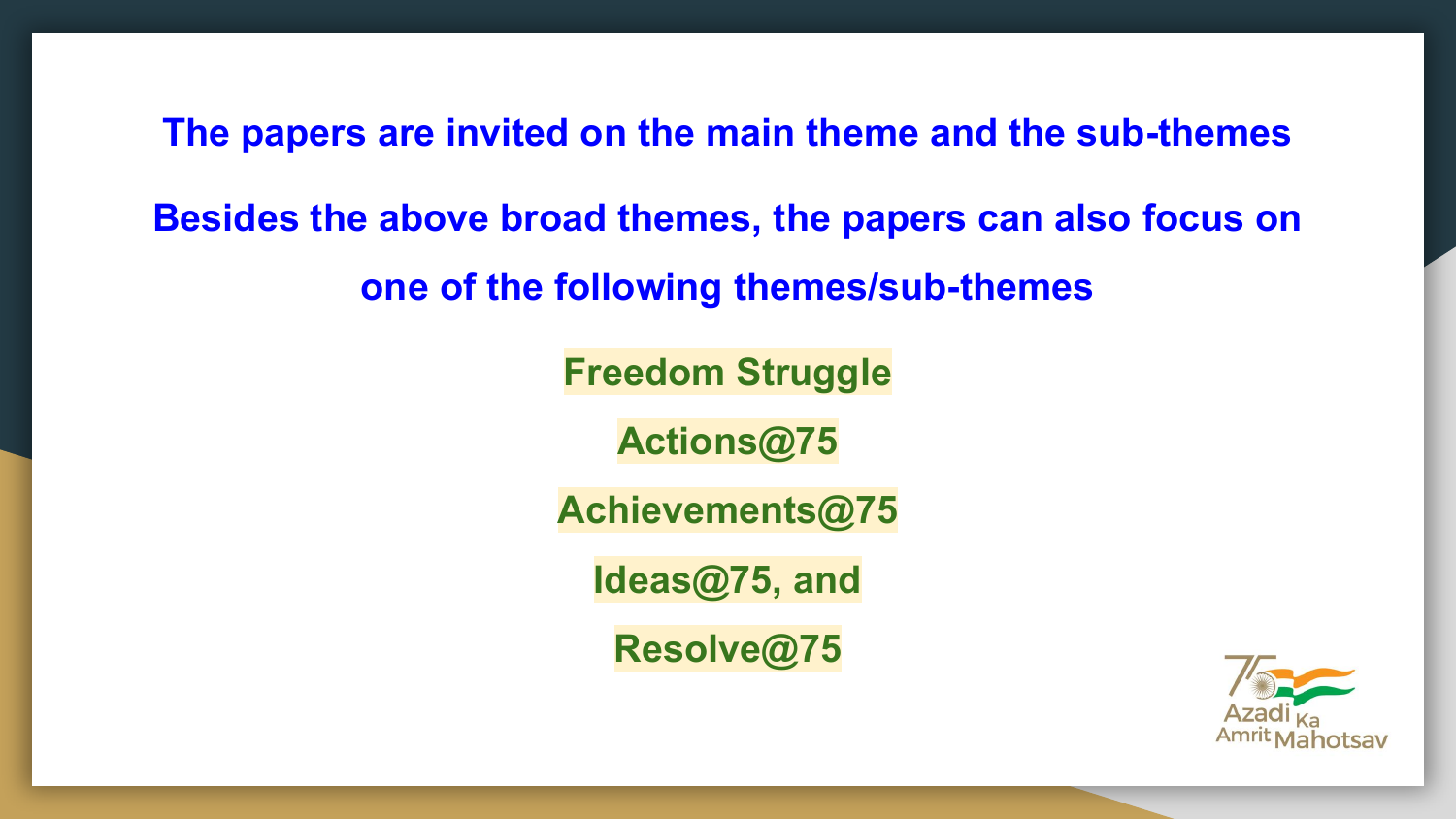

## **Freedom Struggle**

- Movements & Struggles freedom movements
- Forgotten Heroes; Stories of Unsung heroes, freedom fighters
- Milestones; key milestones during the freedom struggle and
- Ideas-ideas that inspired the struggle for independence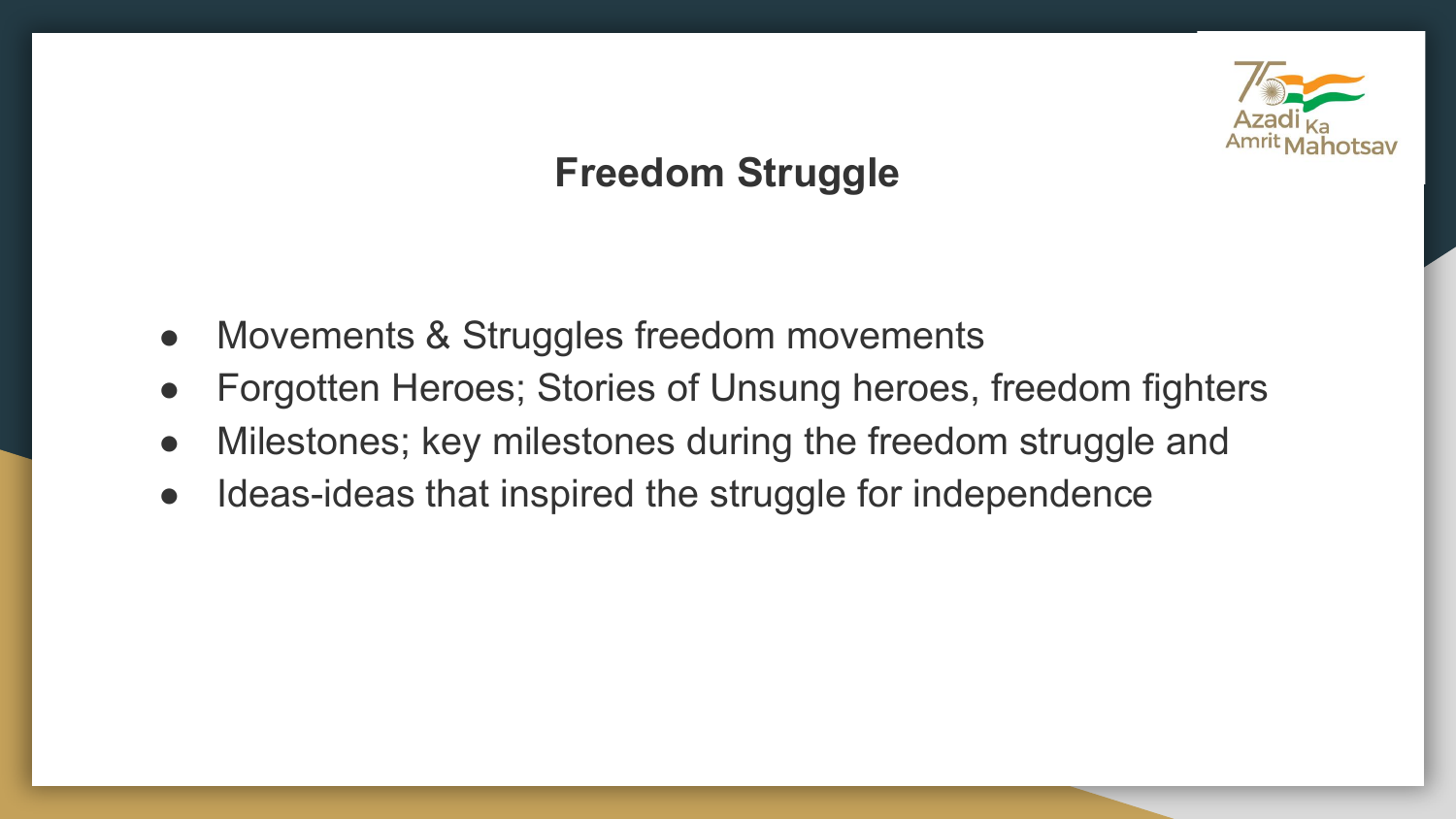### **Ideas@75 (Ideas and Ideals which unite the country)**

- Vasudev Kutumbakam
- National Security
- Innovation, Peace & Unity
- Ideas of India
- Development
- Sustainability, and
- Justice

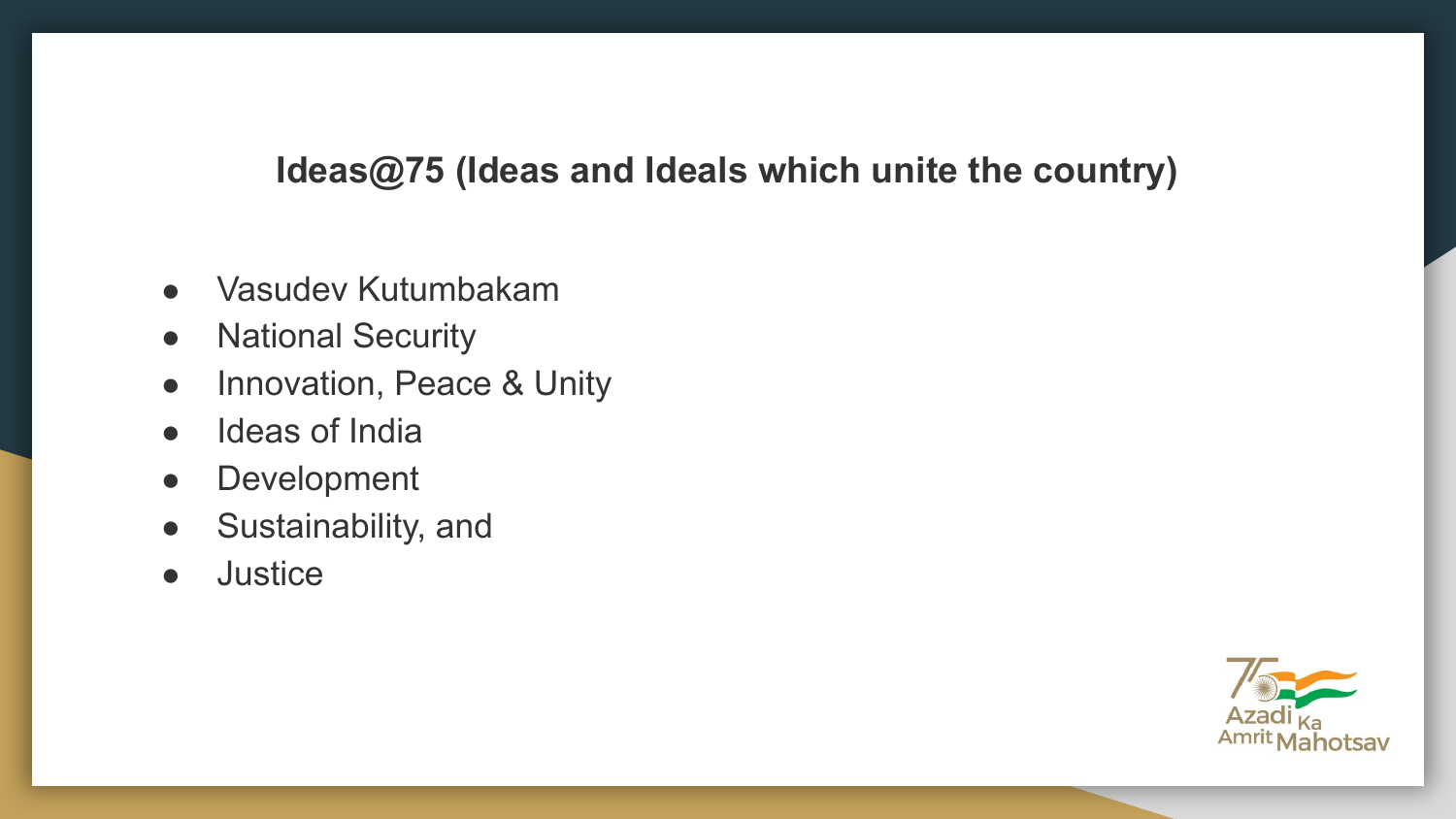

## **Achievements@75**

- Women@75
- Village@75
- Youth@75
- Environment@75
- Diaspora@75
- Defence@75 and
- Economy@75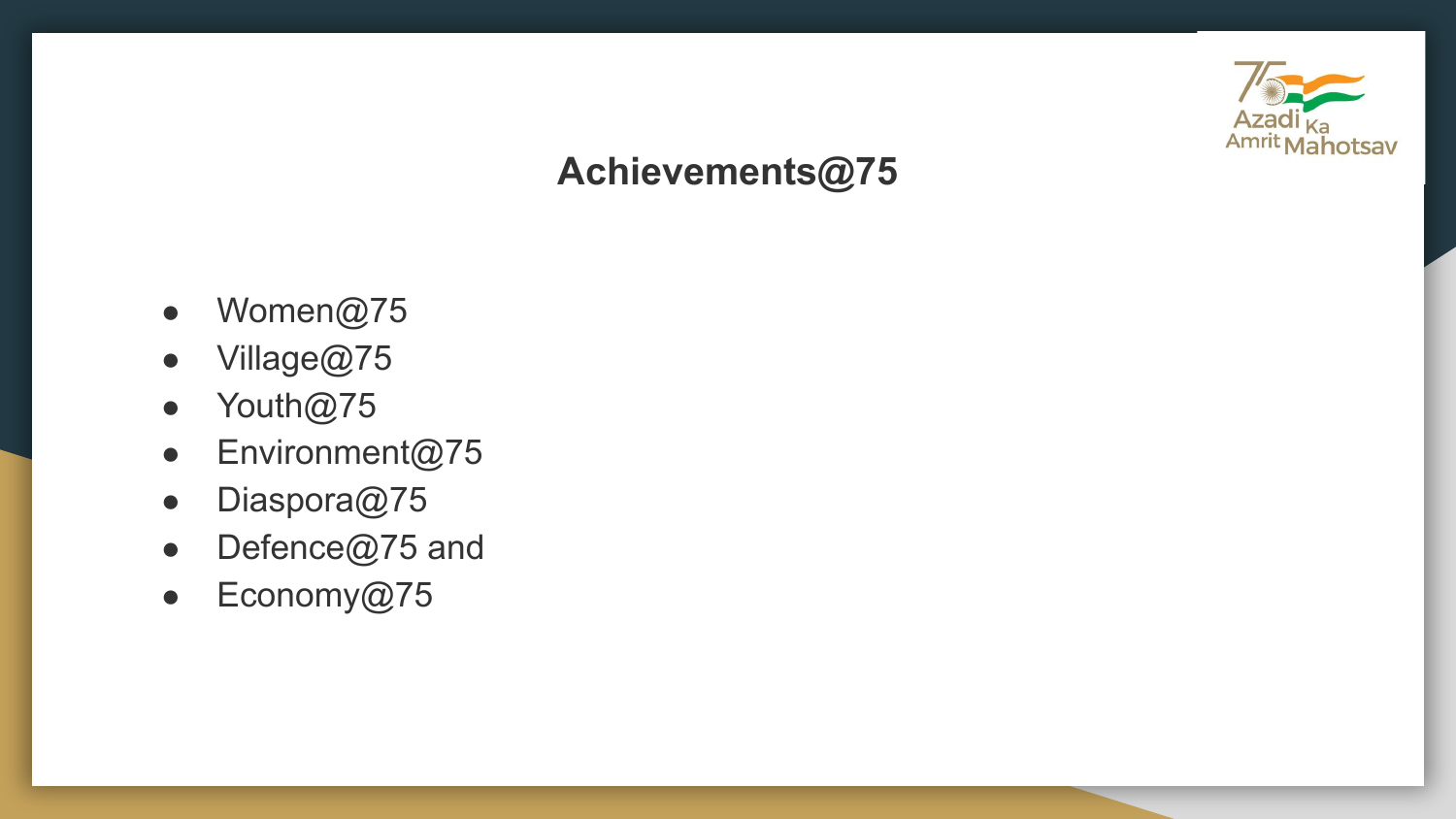#### **Actions@75**

**(Current priorities and actions activated through programs and schemes)**

- Swachha Bharat
- Swastha Bharat; Ayushman Bharat, Aarogya Bharat
- Atmanirbhar Bharat
- Ek Bharat Shrestha Bharat
- One Nation One Ration Card Unifying Agricultural Markets;
- SabkaSaath, SabkaVikas, SabkaViswas, SabkaPrayas
- Skill India
- Digital India
- National Education Policy and
- GST

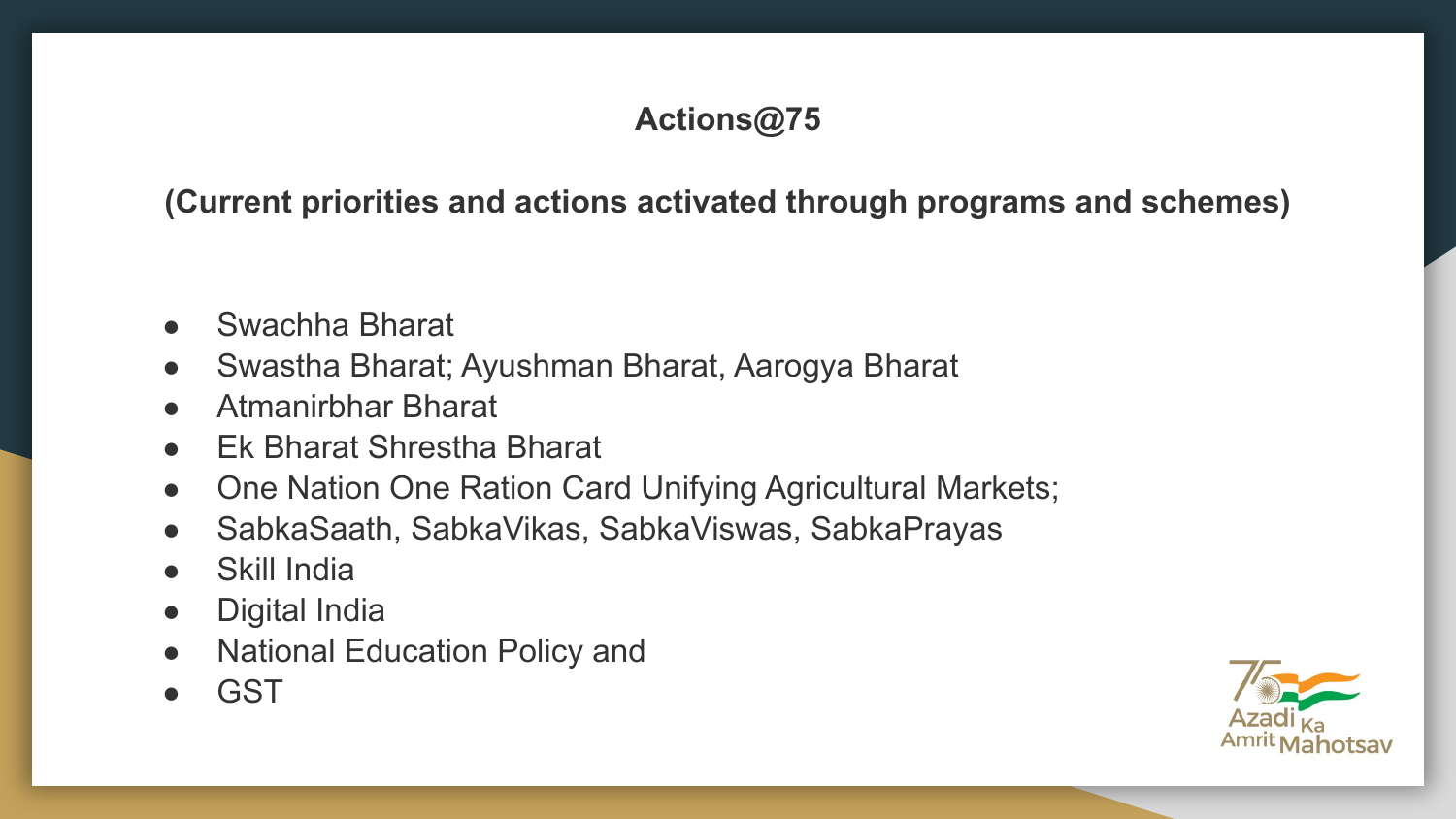

# **Resolve@75**

- India 2.0; Vision for India in 2047
- Sector-specific aspirations
- Involve all sections; Youth, Students, Entrepreneurs, Diaspora, etc; and
- Articulation of goals and targets for the above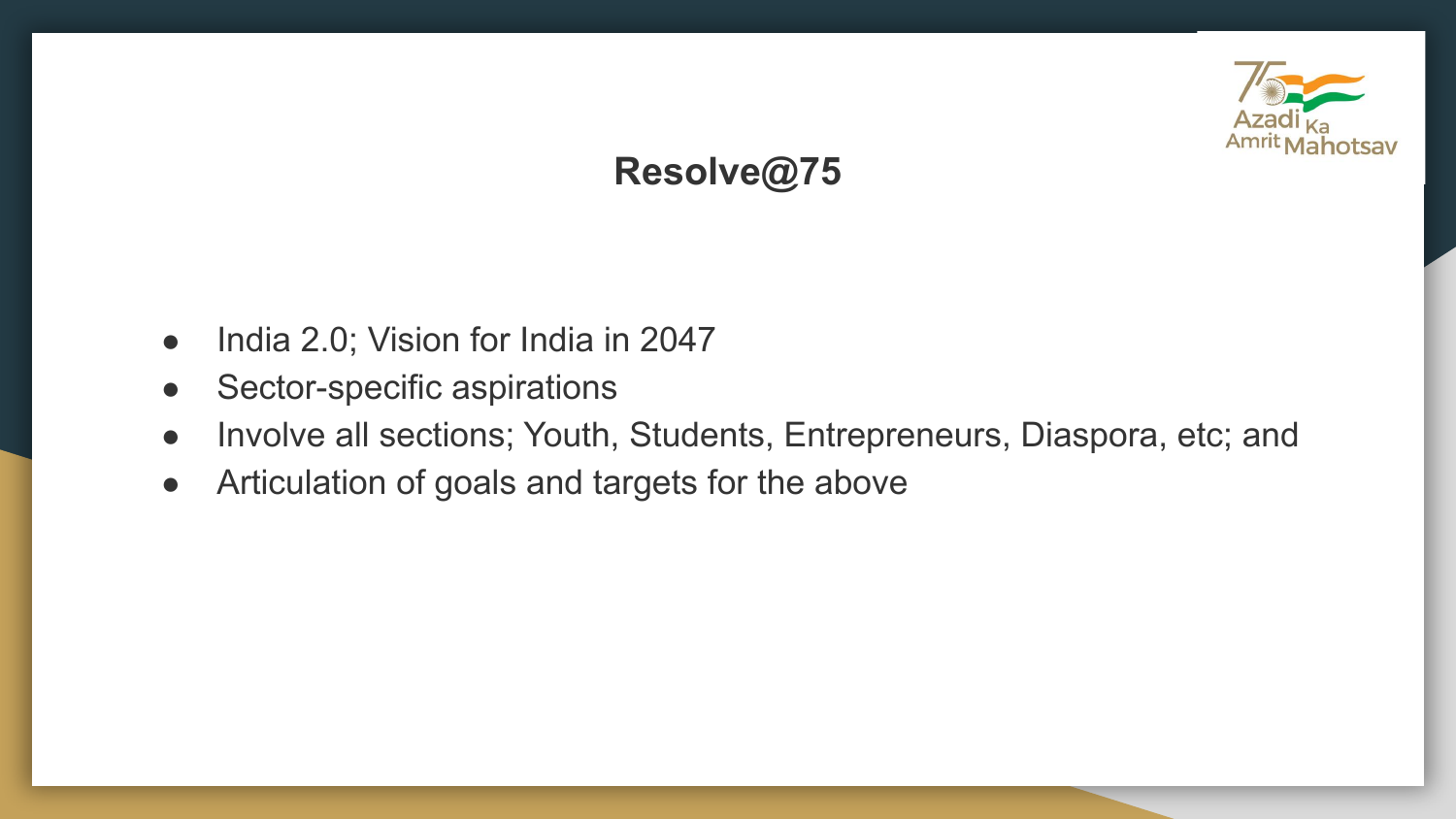

## **Guidelines for Research Papers**

**Word Limit: 2000 to 5000 words**

**Font: Times New Roman**

**Font Size: 14 pt for the Title and 12 pt for the sub-titles**

**Body Text: 12 pt**

**Spacing: 1.5 line**

**Margin: 1 inch on all sides**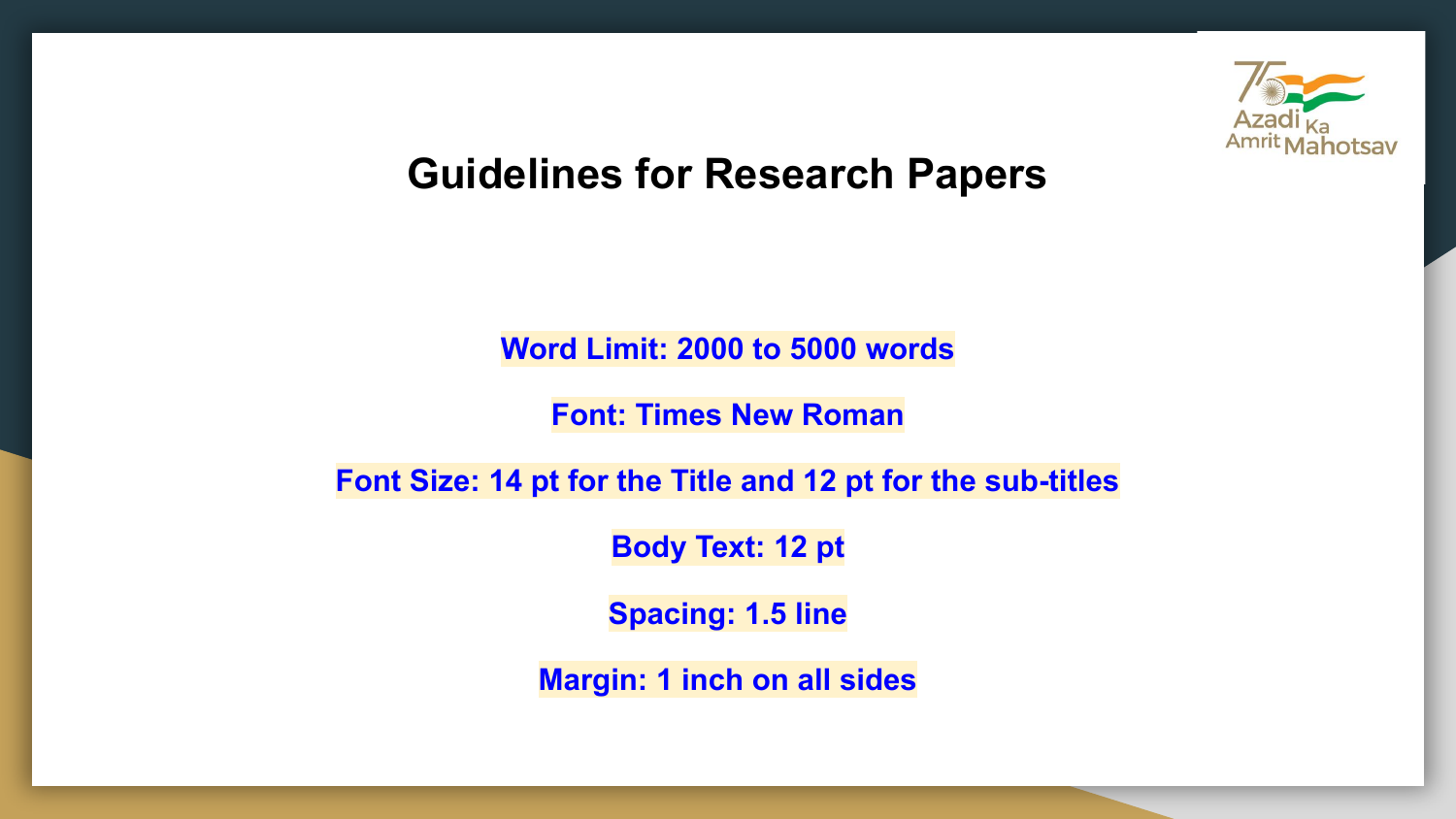#### **Suggested Structure and Components of Research Paper**



- **I. Abstract**
- **II. Heading 1 Introduction:** The introduction should set the context and objectives of the paper by clearly developing the purpose of the investigation and developing the research design.
- **III. Heading 2 Review of Literature:** The Literature Review should contain an adequate understanding of the relevant literature in the field and cite an appropriate range of literature sources and should specify the gap existing in the research.
- IV. **Heading 3: Research Methodology** The paper can be qualitative or quantitative but must emerge from a scientific or systematic study. This section should contain appropriate methodological processes used for scientific and objective assessment, variables/constructs under investigation, and their selection process along with the steps taken for scientific vigour in the analysis. This section should also specify the sample size, sampling techniques and the hypothesis developed.
- V. **Heading 4: Data Analysis and Interpretation** The data analysis and interpretation must be stated in this section. This will enable the researcher to focus on the results which can be stated in a tabular format for both qualitative and quantitative approaches.
- **VI. Heading 5: Conclusion** The conclusion should adequately combine all the elements of the research paper. It should summarise the results and provide clear implications for the field investigated by the researcher.
- **VII. References: APA Style**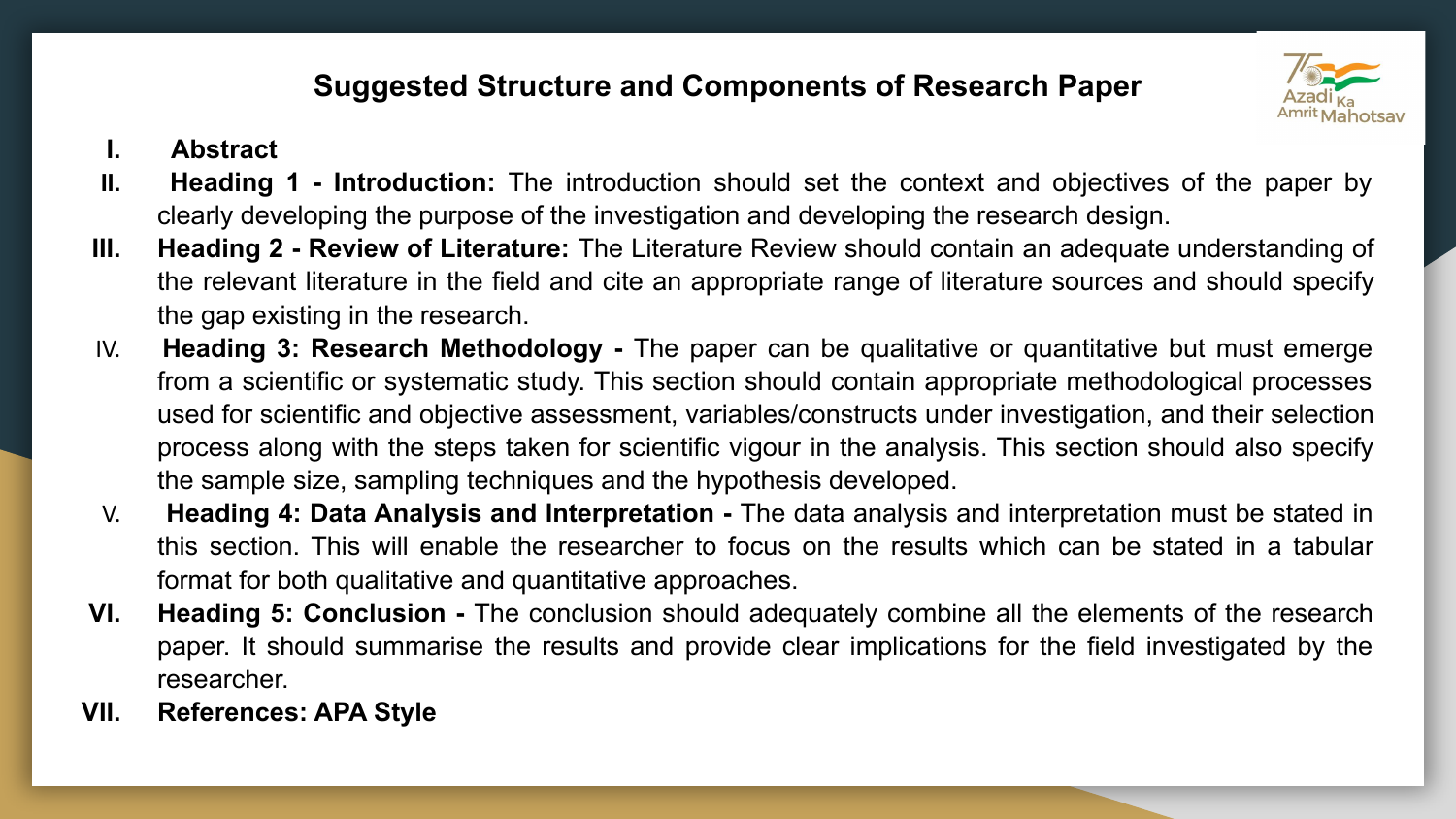

# **Important Deadlines**

#### **Last Date for Submission of the Full-length Research Paper: 10th July 2022**

#### **Last Date for Communication for the Acceptance of the Full-length Research Paper: 25th July 2022**

**Western Region Social Science Conclave: 19th and 20th August 2022**

**All shortlisted papers will be published in ISBN numbered book released by WRC-ICSSR**